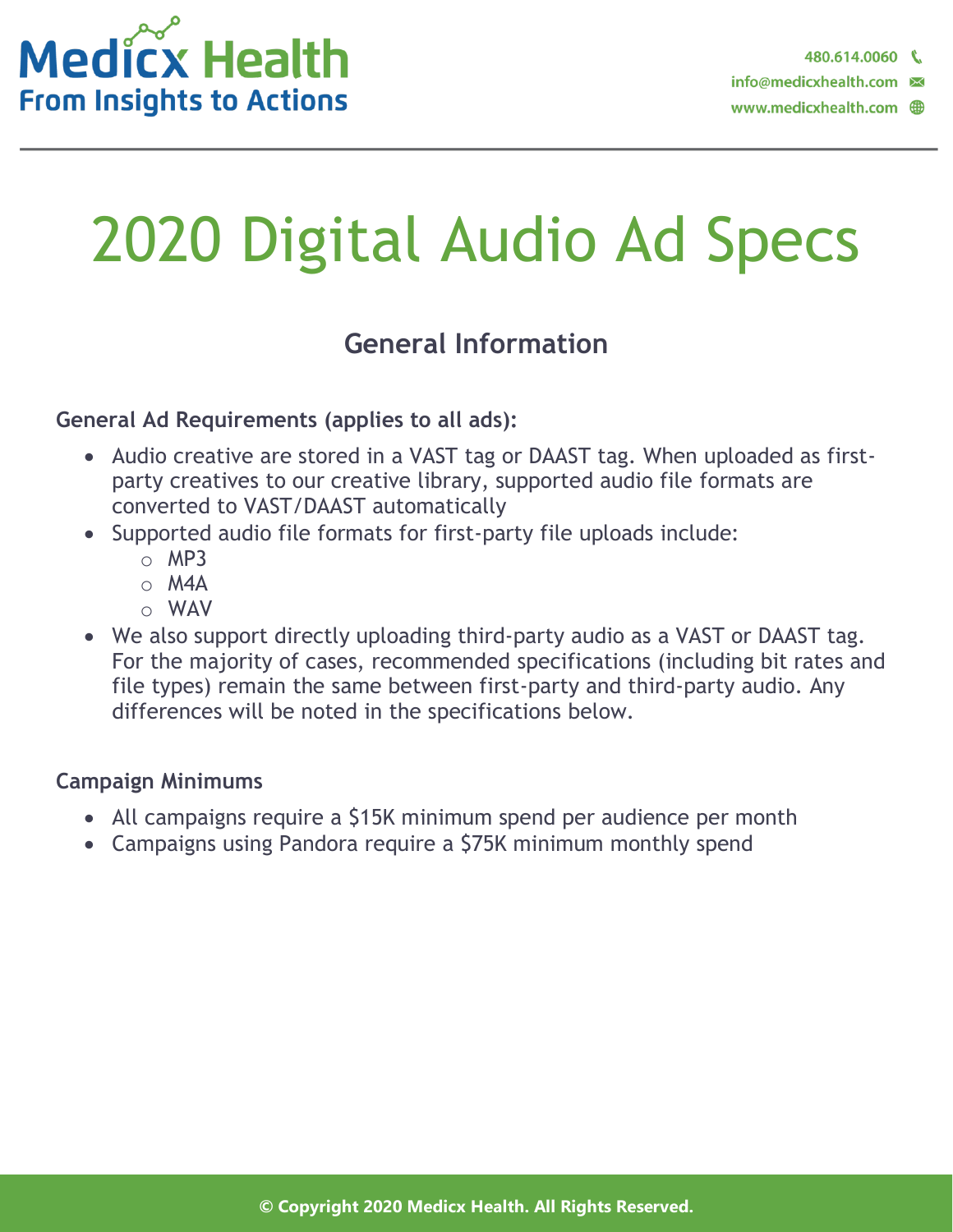info@medicxhealth.com

# **Main Creative Overview**

|                                         | Recommended<br><b>Specs</b>   | A2x by<br><b>Triton Digital</b> | Adswizz<br>(AudioMax) | Pandora                         | <b>Spotify</b><br>(via Rubicon) | <b>TargetSpot</b> | <b>SoundCloud</b> |  |  |
|-----------------------------------------|-------------------------------|---------------------------------|-----------------------|---------------------------------|---------------------------------|-------------------|-------------------|--|--|
| Suggested<br><b>Bitrate</b>             | <b>160 KBPS</b>               | 128 KBPS                        | <b>196 KBPS</b>       | 128 KBPS                        | <b>160 KBPS</b>                 | <b>160 KBPS</b>   | <b>160 KBPS</b>   |  |  |
| <b>Spot Lengths</b>                     |                               |                                 |                       |                                 |                                 |                   |                   |  |  |
| 15s                                     | $\checkmark$<br>(recommended) | $\checkmark$                    | $\checkmark$          | $\checkmark$<br>(non-Skippable) | $\checkmark$                    | $\checkmark$      | $\checkmark$      |  |  |
| 30 <sub>s</sub>                         | $\checkmark$<br>(recommended) | $\checkmark$                    | $\checkmark$          | $\checkmark$<br>(non-Skippable) | $\checkmark$                    | $\checkmark$      | $\checkmark$      |  |  |
| 60s                                     | $\checkmark$                  | $\sqrt{}$                       | $\checkmark$          | $\times$                        | $\times$                        | $\checkmark$      | $\times$          |  |  |
| <b>Companion Banner File Types</b>      |                               |                                 |                       |                                 |                                 |                   |                   |  |  |
| <b>JPEG</b>                             | $\checkmark$<br>(recommended) | $\checkmark$                    | $\checkmark$          | $\checkmark$                    | $\checkmark$                    | $\checkmark$      | $\checkmark$      |  |  |
| <b>PNG</b>                              | $\checkmark$<br>(recommended) | $\checkmark$                    | $\times$              | $\times$                        | $\checkmark$                    | $\times$          | $\checkmark$      |  |  |
| <b>GIF</b>                              | $\times$                      | $\sqrt{}$                       | $\checkmark$          | $\checkmark$<br>(500x500 Only)  | $\times$                        | $\times$          | $\times$          |  |  |
| <b>HTML</b>                             | $\times$                      | $\times$                        | $V$ ****              | $\times$                        | $\times$                        | $\times$          | $\times$          |  |  |
| <b>Preferred Third-Party File Types</b> |                               |                                 |                       |                                 |                                 |                   |                   |  |  |
| MP3                                     | $\sqrt{*}$                    | $\checkmark$                    | $\checkmark$          | $\sqrt{***}$                    | $\times$                        | $\checkmark$      | $\checkmark$      |  |  |
| <b>WAV</b>                              | $\times$                      | $\sqrt{}$                       | $\checkmark$          | $\sqrt{}$                       | $\times$                        | $\checkmark$      | $\sqrt{}$         |  |  |
| <b>WMA</b>                              | $\times$                      | $\checkmark$                    | $\times$              | $\checkmark$                    | $\times$                        | $\checkmark$      | $\checkmark$      |  |  |
| <b>OGG</b>                              | $\surd\star$                  | $\checkmark$                    | $\checkmark$          | $\times$                        | $\sqrt{**}$                     | $\checkmark$      | $\checkmark$      |  |  |
| ACC                                     | $\times$                      | $\times$                        | $\checkmark$          | $\times$                        | $\times$                        | $\times$          | $\times$          |  |  |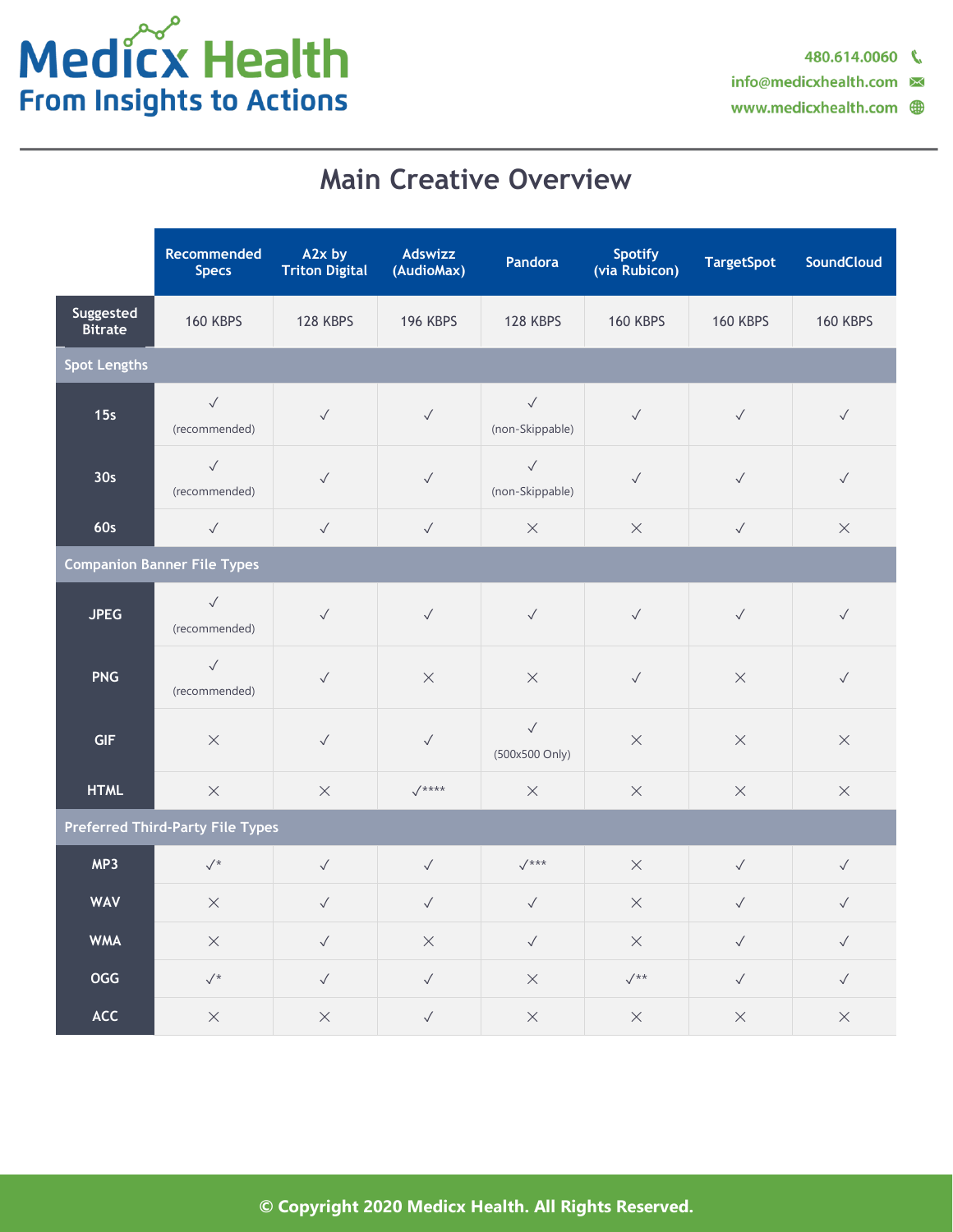

480.614.0060

info@medicxhealth.com  $\blacksquare$ 

| Companion<br><b>Banner</b><br><b>Tracking</b><br><b>Information</b> | Should be<br>hosted on<br>The Trade<br>Desk for<br>best<br>compatibility<br>For<br>preferred<br>third-party<br>file types,<br>while an<br>OGG file<br>type should<br>not be used<br>for first-party<br>hosted<br>audio, it<br>should be<br>included in<br>your VAST/<br>DAAST tag. We<br>also<br>recommend<br>using a third<br>party<br>file that<br>is 160 kbps<br>or less, as<br>we cannot<br>encode<br>third-party<br>files lower<br>than the rate<br>at which they<br>are set. | While<br>tracking on<br>the audio ad<br>should only<br>be done<br>using a 1x1<br>pixel,<br>tracking on<br>the<br>companion<br>banner can<br>be done<br>using either<br>an image<br>pixel or a<br>JavaScript<br>tag. | Must be<br>hosted on<br>The Trade<br>Desk, have a<br>max file size<br>of 2MB, and<br>tracking can<br>be done<br>using an<br>impression<br>pixel. | Third-party<br>audio<br>creatives<br>must use<br>third-party<br>companion<br>banners,<br>which can be<br>placed via a<br>third-party<br>VAST tag. | Third-party<br>audio<br>creatives<br>must use<br>third-party<br>companion<br>banners,<br>which can be<br>placed via a<br>third-party<br>VAST tag.<br>Please note<br>that the<br>companion<br>banner must<br>be a Static<br>Resource<br>(must link to<br>the image<br>using an<br><b>HTML URL</b><br>instead of a<br>script tag) to<br>render on<br>Spotify. | N/A | N/A |
|---------------------------------------------------------------------|------------------------------------------------------------------------------------------------------------------------------------------------------------------------------------------------------------------------------------------------------------------------------------------------------------------------------------------------------------------------------------------------------------------------------------------------------------------------------------|---------------------------------------------------------------------------------------------------------------------------------------------------------------------------------------------------------------------|--------------------------------------------------------------------------------------------------------------------------------------------------|---------------------------------------------------------------------------------------------------------------------------------------------------|-------------------------------------------------------------------------------------------------------------------------------------------------------------------------------------------------------------------------------------------------------------------------------------------------------------------------------------------------------------|-----|-----|
|---------------------------------------------------------------------|------------------------------------------------------------------------------------------------------------------------------------------------------------------------------------------------------------------------------------------------------------------------------------------------------------------------------------------------------------------------------------------------------------------------------------------------------------------------------------|---------------------------------------------------------------------------------------------------------------------------------------------------------------------------------------------------------------------|--------------------------------------------------------------------------------------------------------------------------------------------------|---------------------------------------------------------------------------------------------------------------------------------------------------|-------------------------------------------------------------------------------------------------------------------------------------------------------------------------------------------------------------------------------------------------------------------------------------------------------------------------------------------------------------|-----|-----|

\* The Trade Desk recommends that you include both MP3 and GG file types in your tag.

\*\* For Spotify, OGG is the only third-party file type that will be accepted.

\*\*\* For Pandora, if you have a third-party file for Web, only MP3 is supported.

\*\*\*\*Adswizz (Audiomax), in addition to HTML, supports JavaScript, or rich media (such as Flash)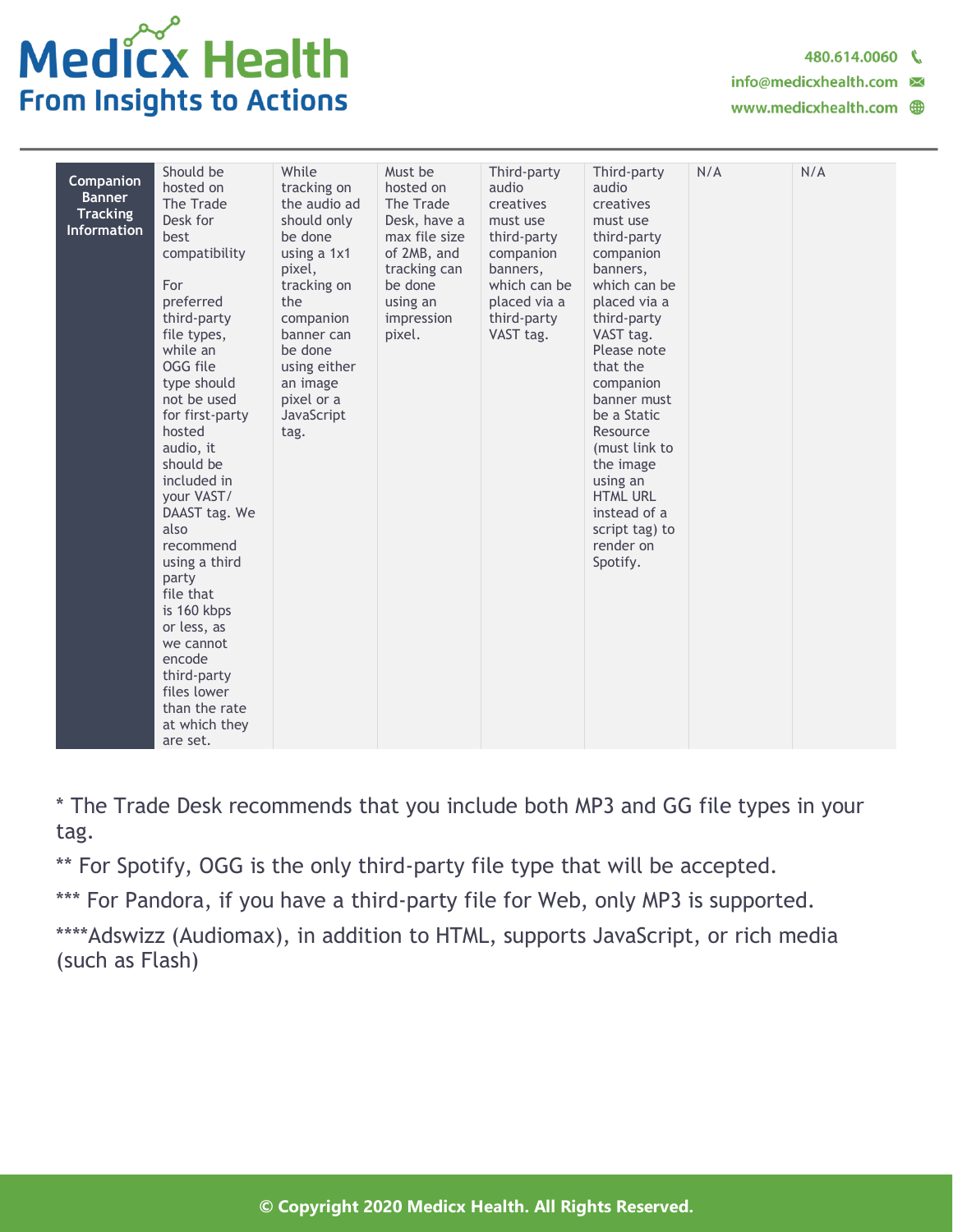

# **Companion Banner Specifications**

For Spotify and Pandora third-party audio creatives must use third-party companion banners, which can be placed via a

third-party VAST tag.

Supported sizes for audio companion creatives (when offered by a publisher) are listed in the following table. The

delivery of companion banners is not guaranteed but will be supplied to the SSP and publisher when bidding.

|           | A2x by<br><b>Triton</b><br><b>Digital</b> | Adswizz      | <b>Spotify</b><br>(via Rubicon -<br>Mobile and<br>Desktop) | <b>TargetSpot</b> | <b>SoundCloud</b> | Pandora                                    |
|-----------|-------------------------------------------|--------------|------------------------------------------------------------|-------------------|-------------------|--------------------------------------------|
| 300x250   | $\checkmark$                              | $\checkmark$ | $\checkmark$                                               | $\checkmark$      | $\sqrt{}$         | $\checkmark$<br>(desktop &<br>mobile only) |
| 728x90    | $\sqrt{}$                                 | $\times$     | $\times$                                                   | $\times$          | $\times$          | $\times$                                   |
| 300x50    | $\sqrt{}$                                 | $\times$     | $\times$                                                   | $\times$          | $\times$          | $\times$                                   |
| 300x600   | $\times$                                  | $\times$     | $\times$                                                   | $\times$          | $\times$          | $\checkmark$<br>(desktop only)             |
| 320×50    | $\checkmark$                              | $\times$     | $\times$                                                   | $\times$          | $\times$          | $\times$                                   |
| 500x500   | $\times$                                  | $\times$     | $\times$                                                   | $\times$          | $\times$          | $\checkmark$<br>(desktop only)             |
| 640x640   | $\times$                                  | $\times$     | $\checkmark$                                               | $\times$          | $\times$          | $\checkmark$<br>(mobile only)              |
| 1080x1080 | $\times$                                  | $\times$     | $\times$                                                   | $\times$          | $\times$          | $\checkmark$<br>(mobile only)              |